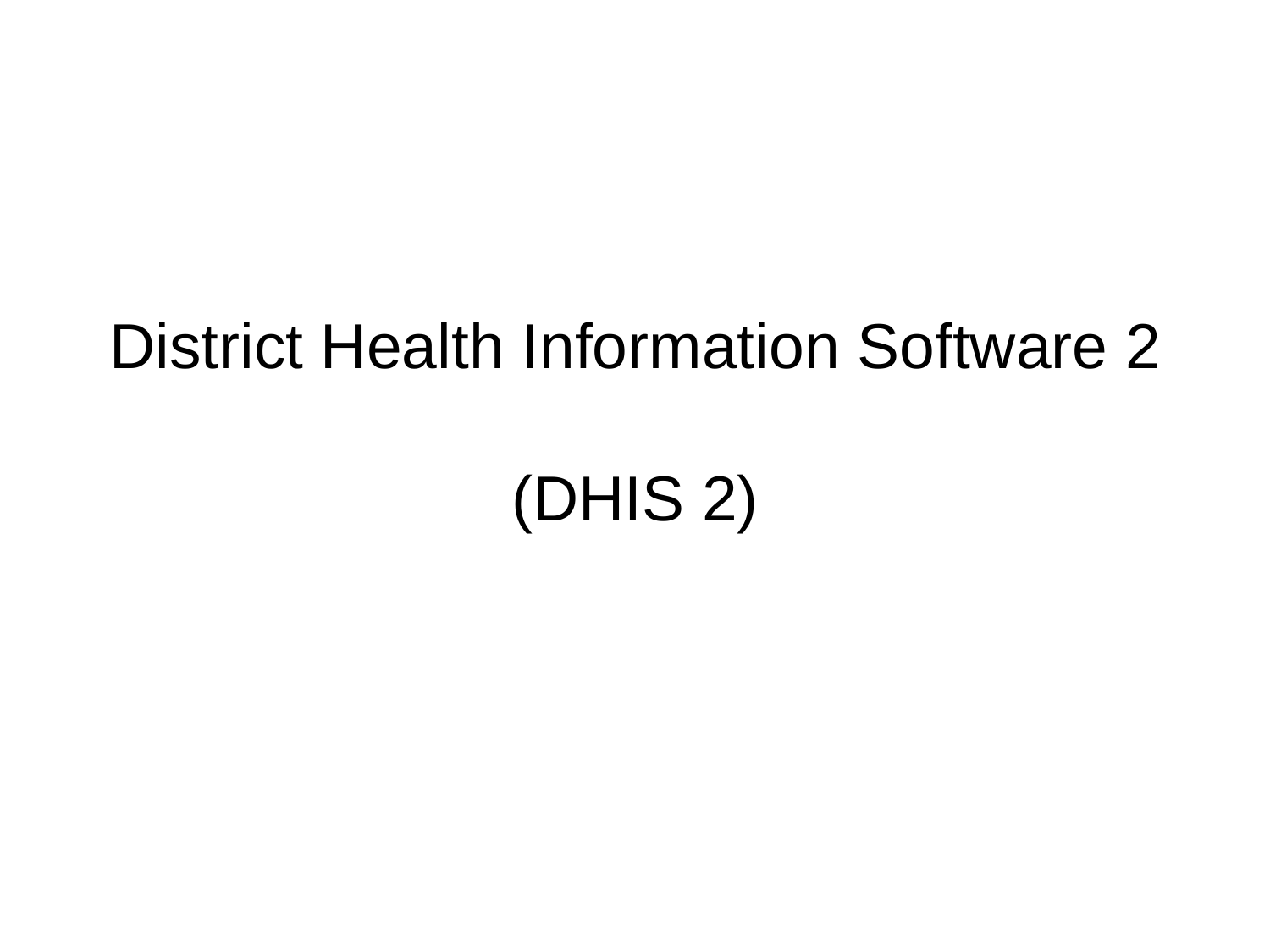# Introduction

- Purpose
	- Demonstrate and provide information about DHIS 2 for project work
		- Demonstrate use of frameworks in a real-life application
- Contents
	- Domain model
	- Project structure & repository layout
	- Application design
	- Hibernate configuration
	- Testing
	- Development tips and conventions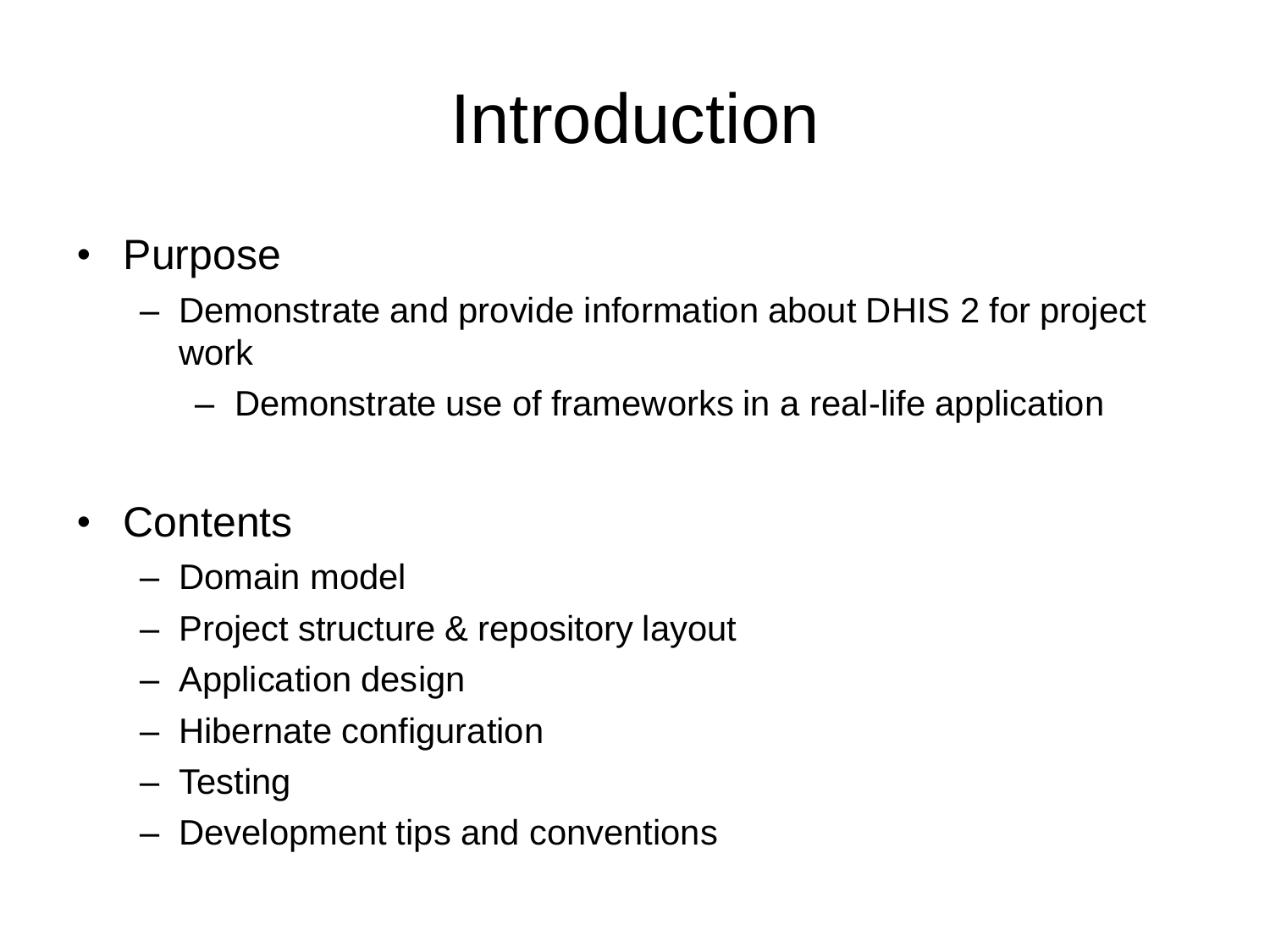# DHIS 2

• Application for collection, validation, analysis, and presentation of aggregate / individual data



- Tailored to health information management
- Dynamic data model and flexible user interface
- Based on open source Java development frameworks
	- Globally distributed design practice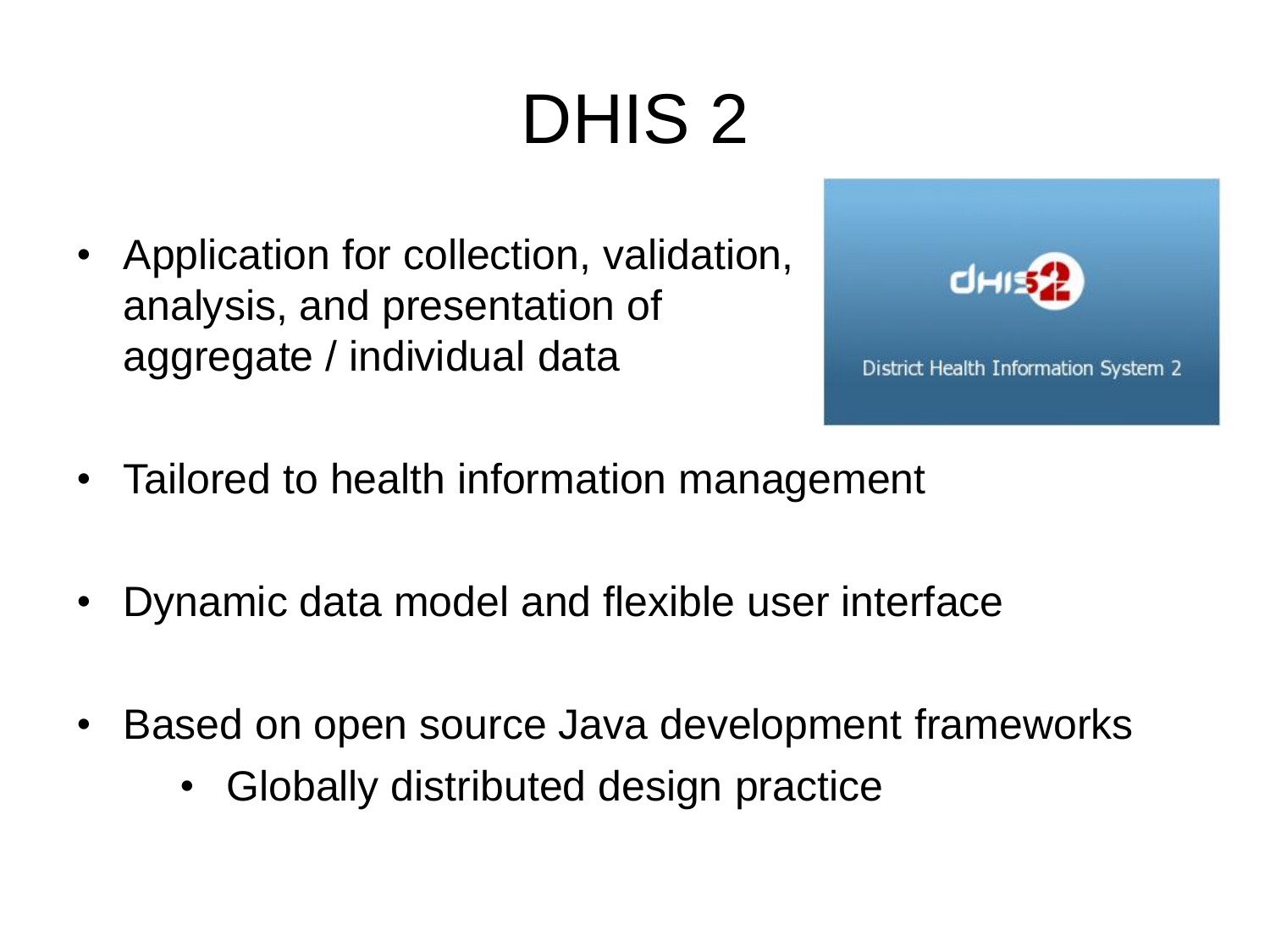- DataElement
	- Meta-data definition of captured enitities
	- Example: *BCG doses given for infant under 1 year*

| <b>DATAELEMENT</b>  | Java-type | Db-attr                  |
|---------------------|-----------|--------------------------|
| id                  | int       | unique, not-null         |
| uuid                | string    | unique                   |
| name                | string    | unique, not-null         |
| alternativeName     | string    | unique                   |
| shortName           | string    | unique, not-null         |
| code                | string    | unique                   |
| description         | string    | ۰                        |
| active              | boolean   | $\overline{\phantom{a}}$ |
| type                | string    | not-null                 |
| aggregationOperator | string    | not-null                 |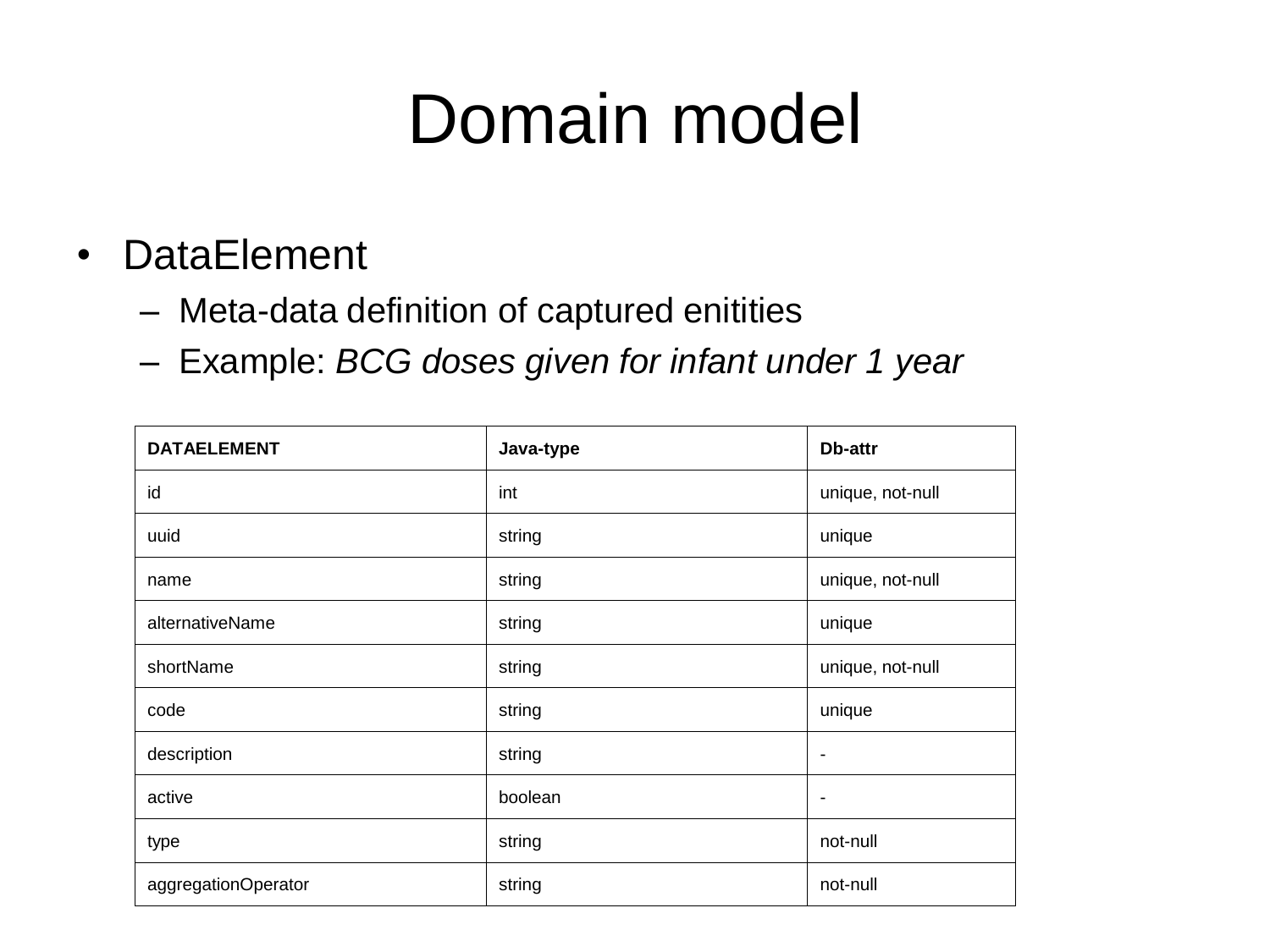- Period
	- Time interval between start- and end-date
- PeriodType
	- Example: *Yearly, quarterly, monthly, weekly*

| <b>PERIOD</b> | Java-type  | Db-attr                  |
|---------------|------------|--------------------------|
| id            | int        | unique, not-null         |
| periodType    | PeriodType | $\overline{\phantom{a}}$ |
| startDate     | Date       | ۰                        |
| endDate       | Date       | ٠                        |

| <b>PERIODTYPE</b> | Java-type | Db-attr          |
|-------------------|-----------|------------------|
| id                | int       | unique, not-null |
| name              | name      | not-null         |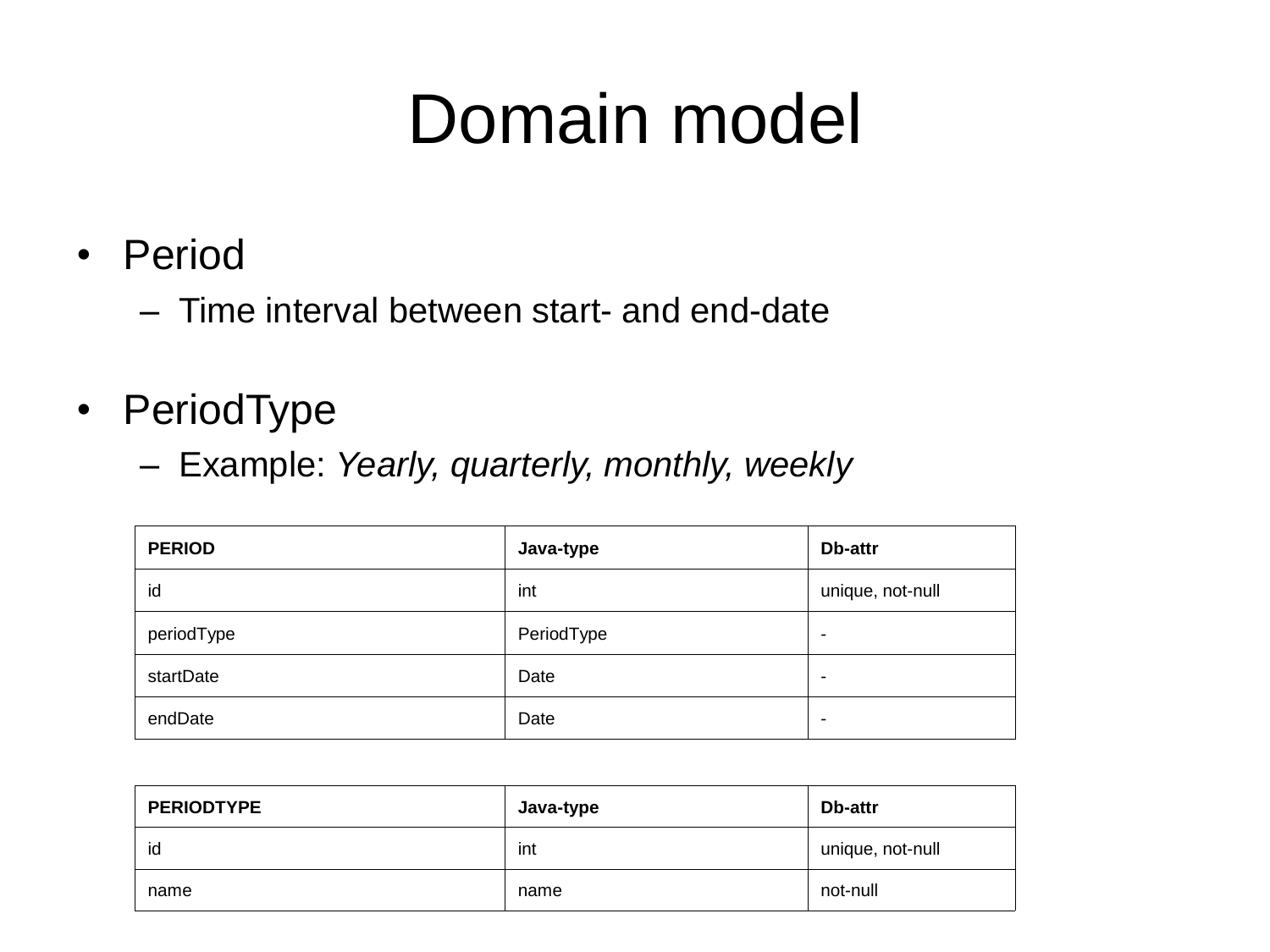- OrganisationUnit
	- Example: *Ministry of Health, Province, District, Hospital, Ward*

| <b>ORGANISATIONUNIT</b> | Java-type | Db-attr                  |
|-------------------------|-----------|--------------------------|
| id                      | int       | unique, not-null         |
| uuid                    | string    | unique                   |
| name                    | string    | unique, not-null         |
| shortName               | string    | unique, not-null         |
| organisationUnitcode    | string    | unique                   |
| openingDate             | Date      | ٠                        |
| closedDate              | Date      | ٠                        |
| active                  | boolean   | $\overline{\phantom{a}}$ |
| comment                 | string    | $\overline{\phantom{a}}$ |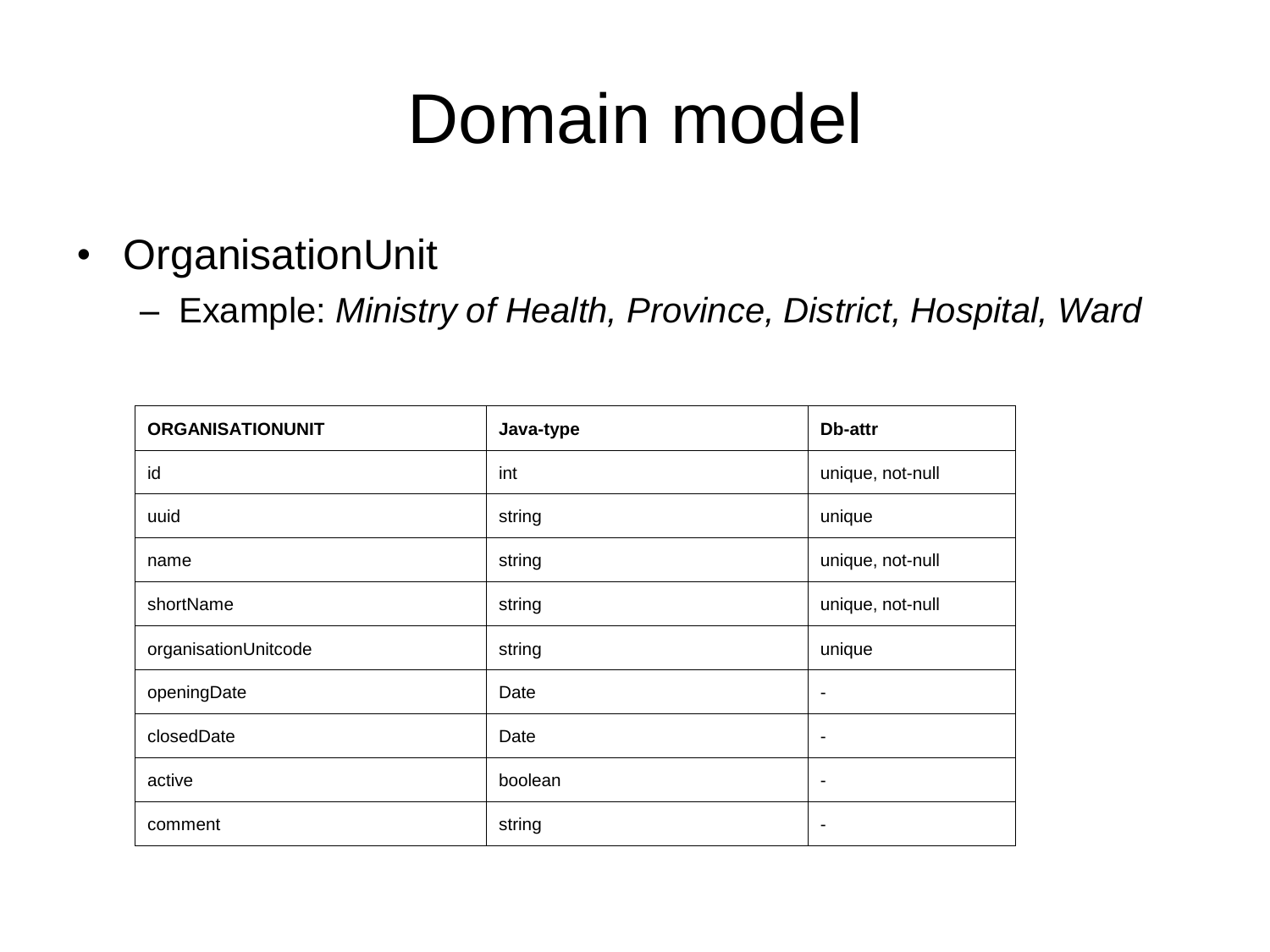- DataValue
	- Captured data for a combination of DataElement, Period, and Source

| <b>DATAVALUE</b> | Java-type   | Db-attr                  |
|------------------|-------------|--------------------------|
| dataElement      | DataElement | $\blacksquare$           |
| period           | Period      | $\overline{\phantom{a}}$ |
| source           | Source      | $\overline{\phantom{a}}$ |
| value            | String      | $\overline{\phantom{a}}$ |
| storedBy         | String      | $\overline{\phantom{a}}$ |
| timeStamp        | Date        | $\overline{\phantom{a}}$ |
| comment          | String      | $\overline{\phantom{a}}$ |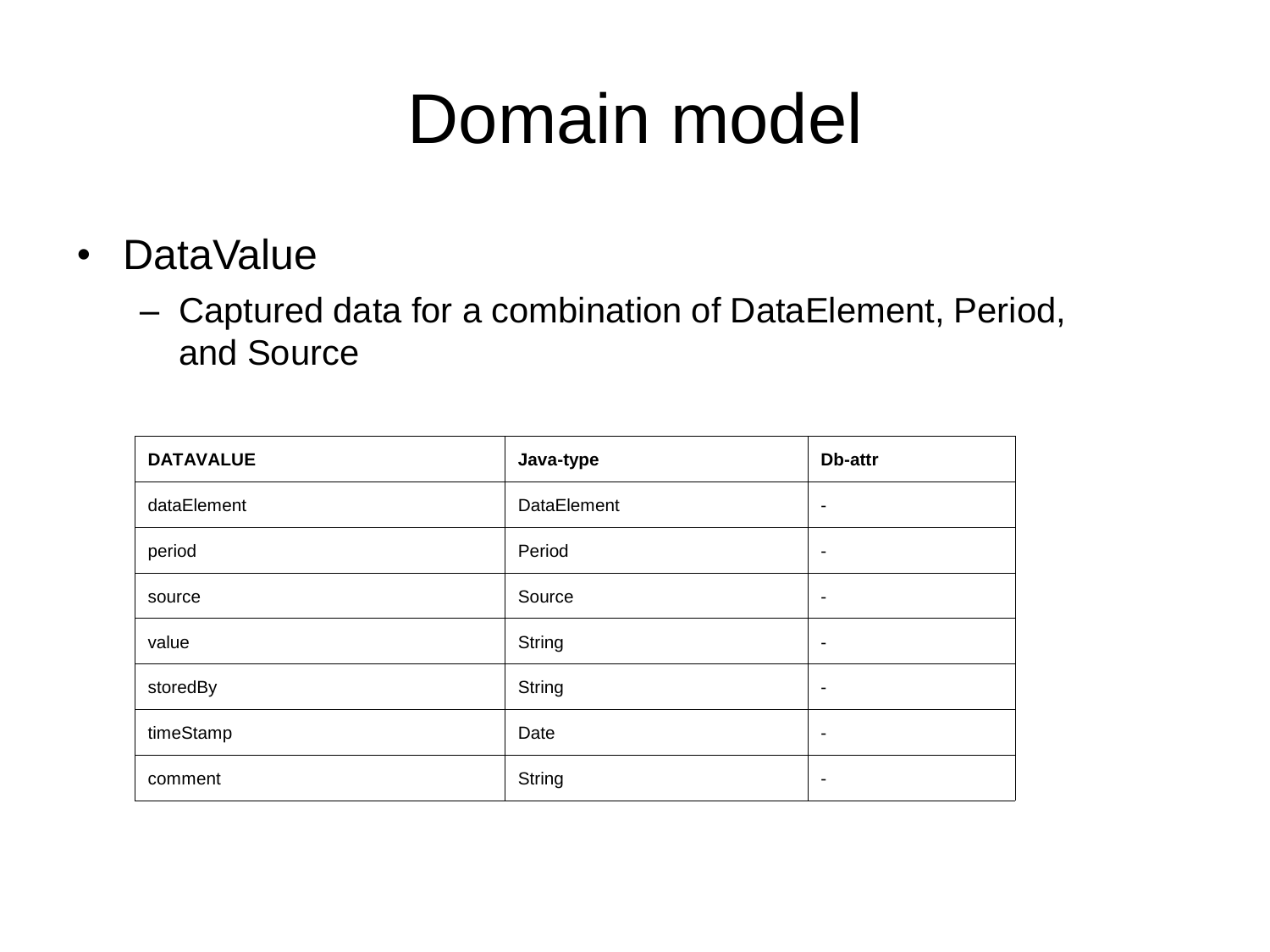• DataValue associations

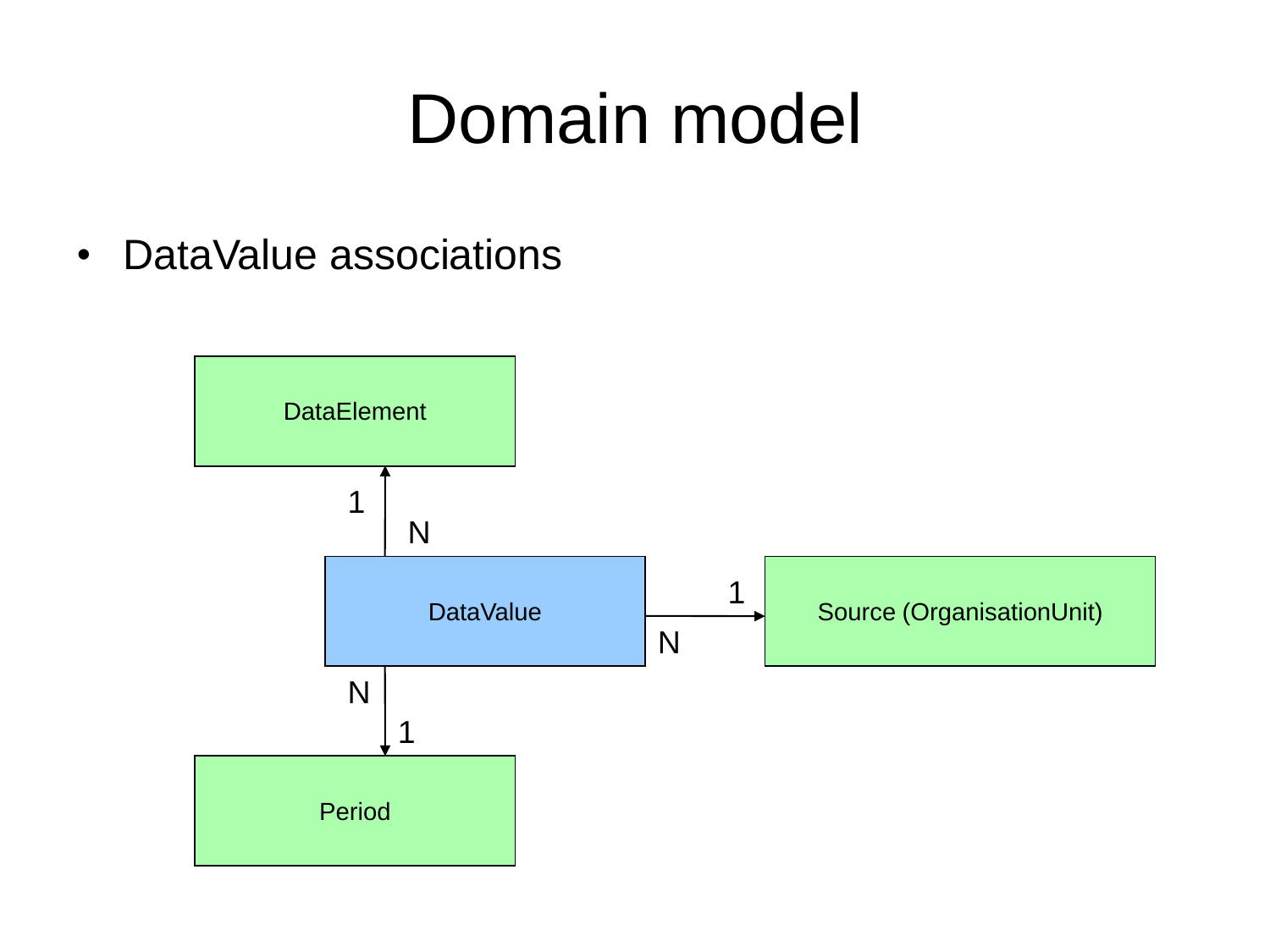- Indicator
	- Formula based on DataElements
	- Used to improve data analysis
	- Example: BCG under 1 year coverage = BCG doses under 1 year / Total population under 1 year
	- Multiplied with a factor (IndicatorType)

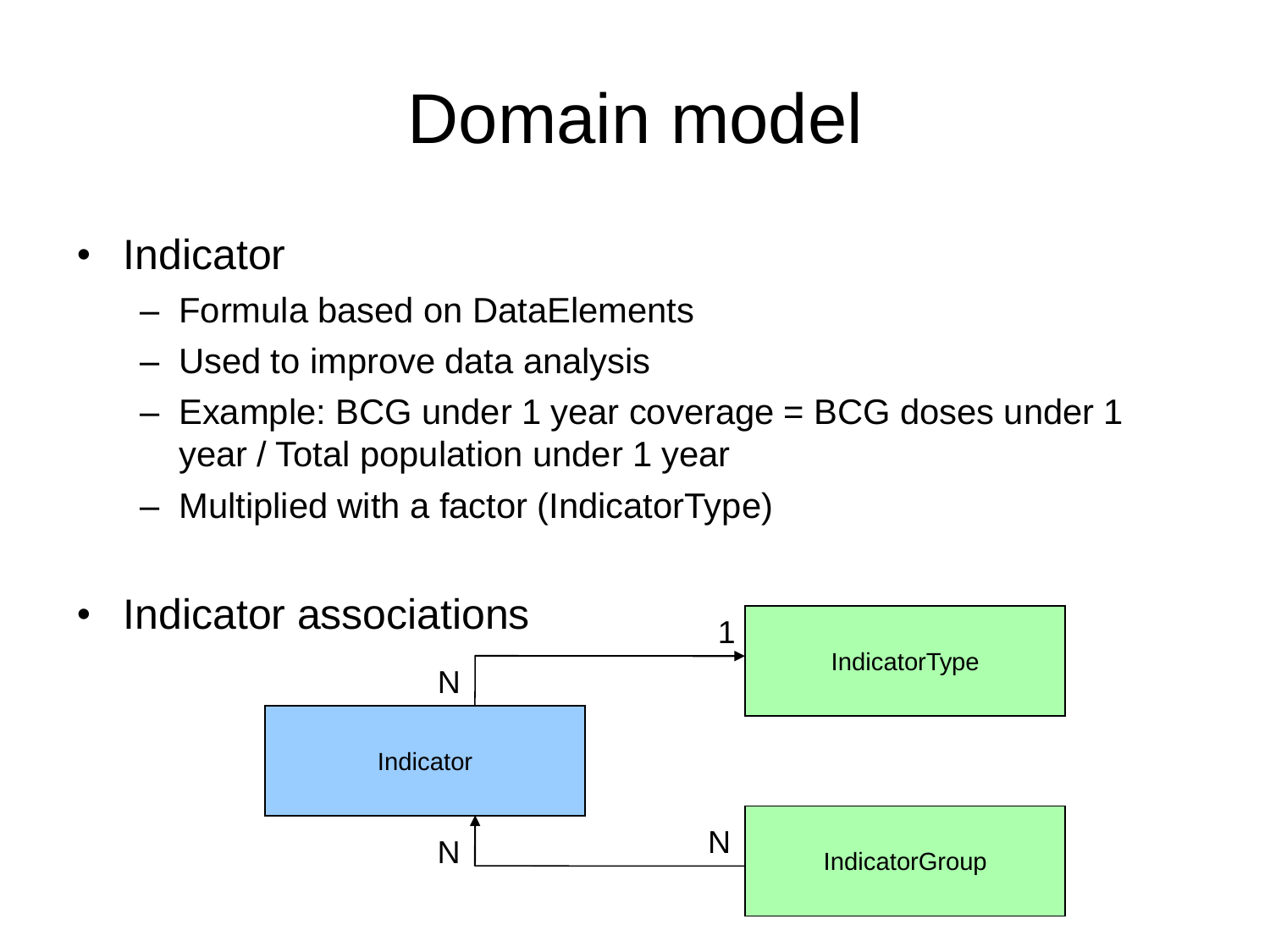| <b>INDICATOR</b>               | Java-type     | Db-attr                  |
|--------------------------------|---------------|--------------------------|
| id                             | int           | unique, not-null         |
| uuid                           | string        | unique                   |
| name                           | string        | unique, not-null         |
| alternativeName                | string        | unique                   |
| shortName                      | string        | unique, not-null         |
| code                           | string        | unique                   |
| description                    | string        | $\overline{a}$           |
| indicatorType                  | IndicatorType | $\overline{\phantom{a}}$ |
| numerator                      | string        | $\overline{\phantom{a}}$ |
| numeratorDescription           | string        | $\blacksquare$           |
| numeratorAggregationOperator   | string        | $\overline{a}$           |
| denominator                    | string        | $\overline{\phantom{a}}$ |
| denominatorDescription         | string        | $\overline{\phantom{a}}$ |
| denominatorAggregationOperator | string        | $\blacksquare$           |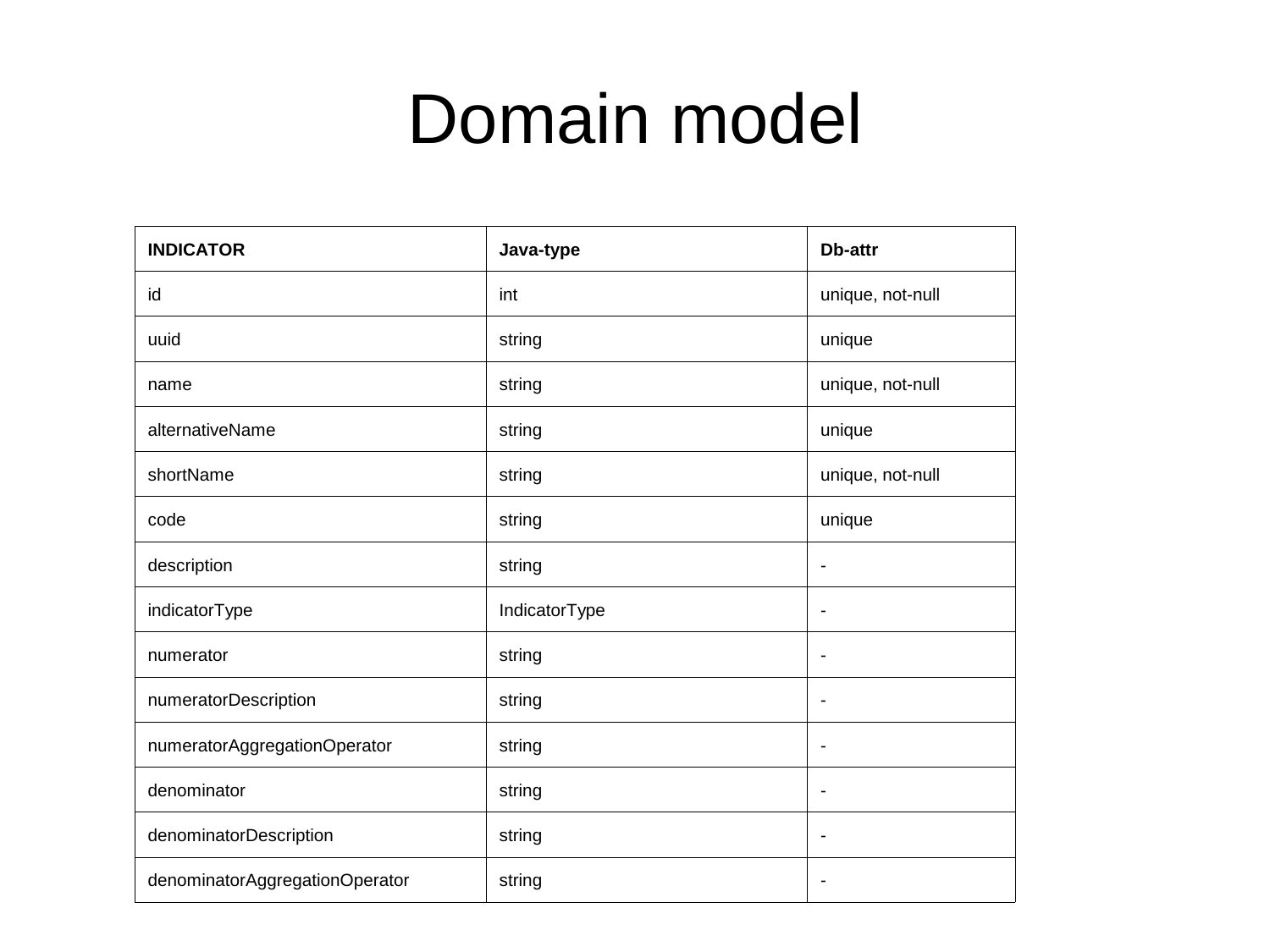- DataSet
	- Set of data elements
	- Used to organize data entry / input

| <b>DATASET</b> | Java-type                              | Db-attr          |
|----------------|----------------------------------------|------------------|
| id             | int                                    | unique, not-null |
| name           | string                                 | unique, not-null |
| periodType     | PeriodType                             | $\blacksquare$   |
| dataElements   | Collection <dataelement></dataelement> | ۰                |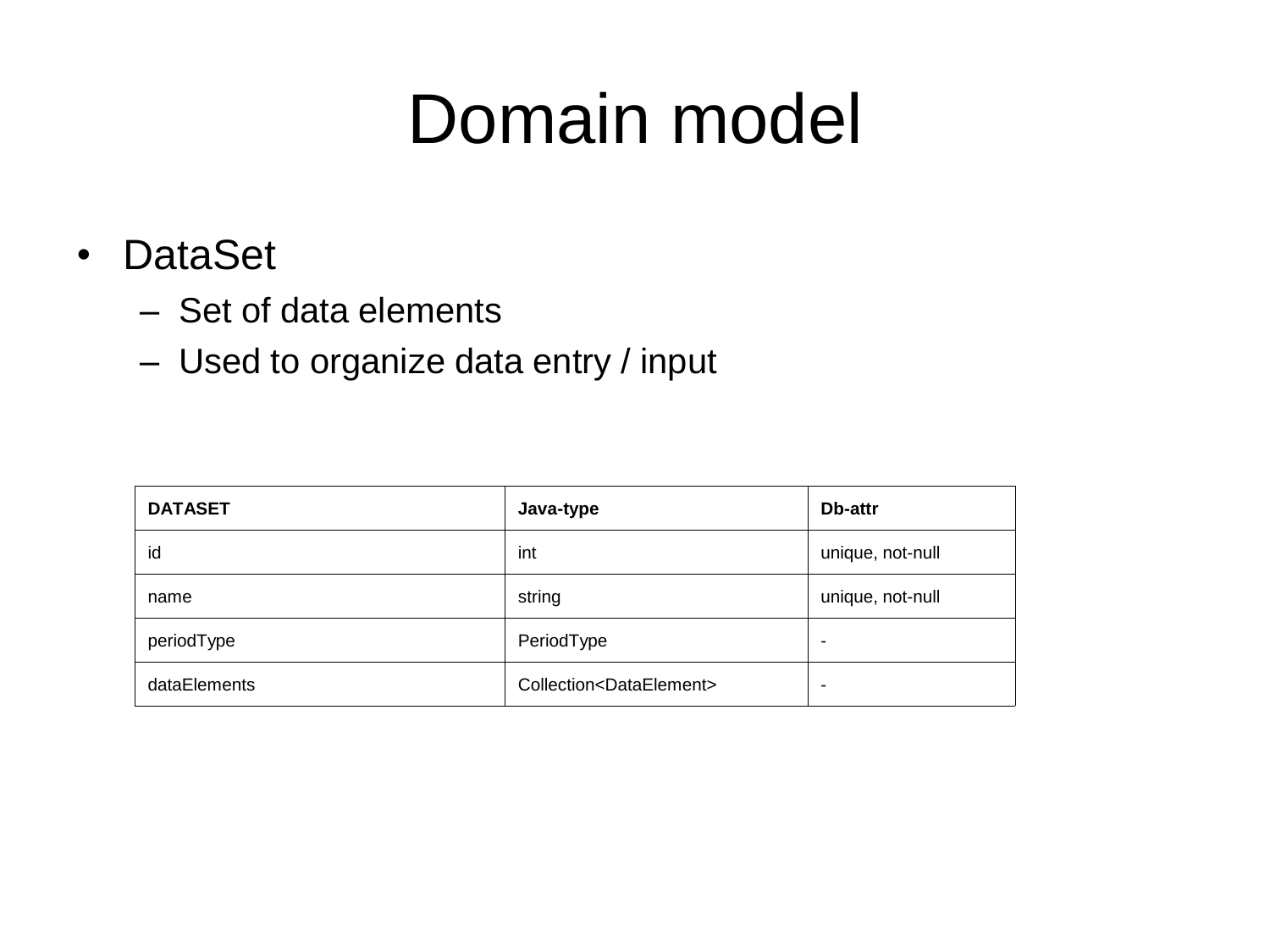• DataSet associations

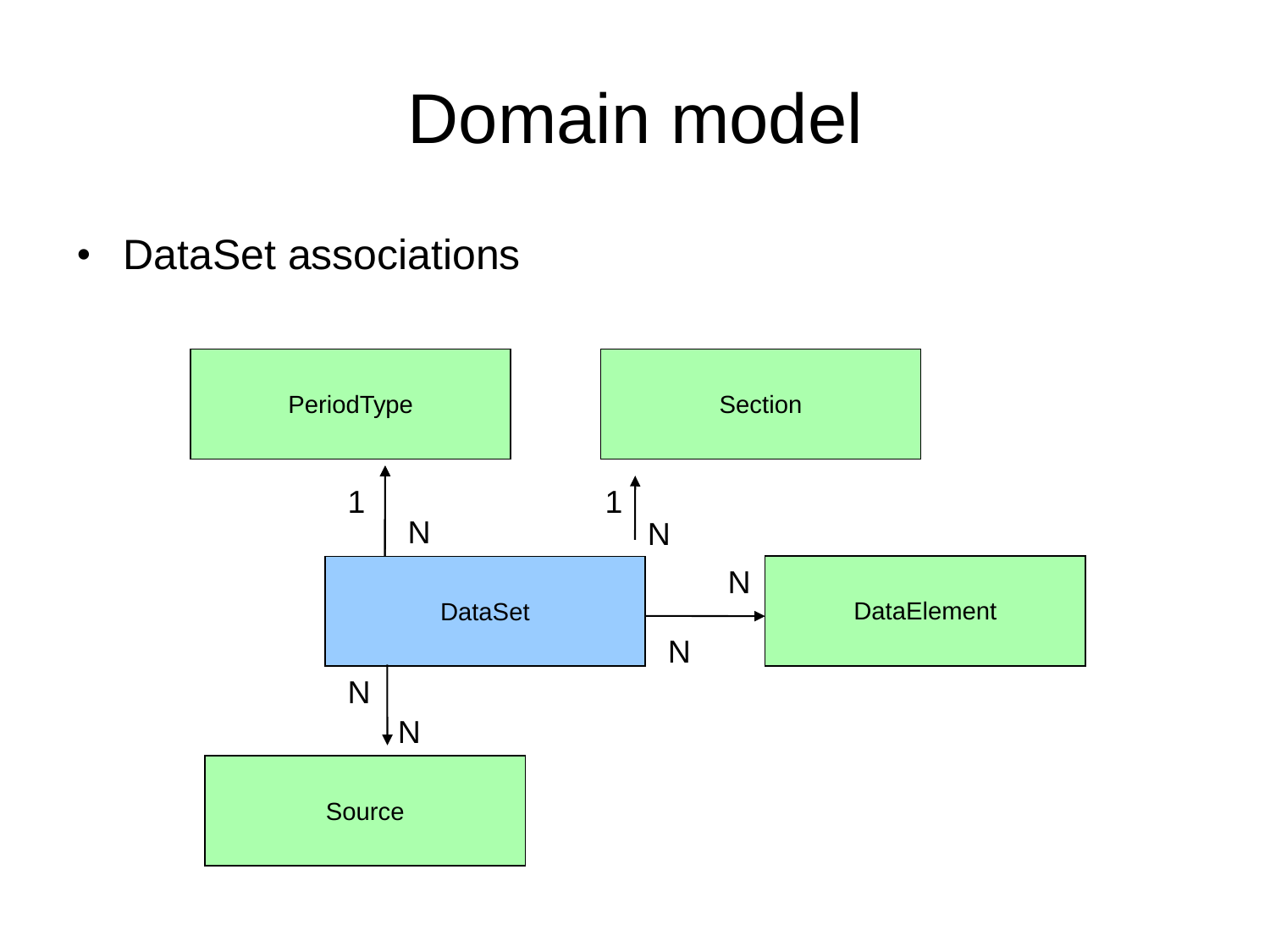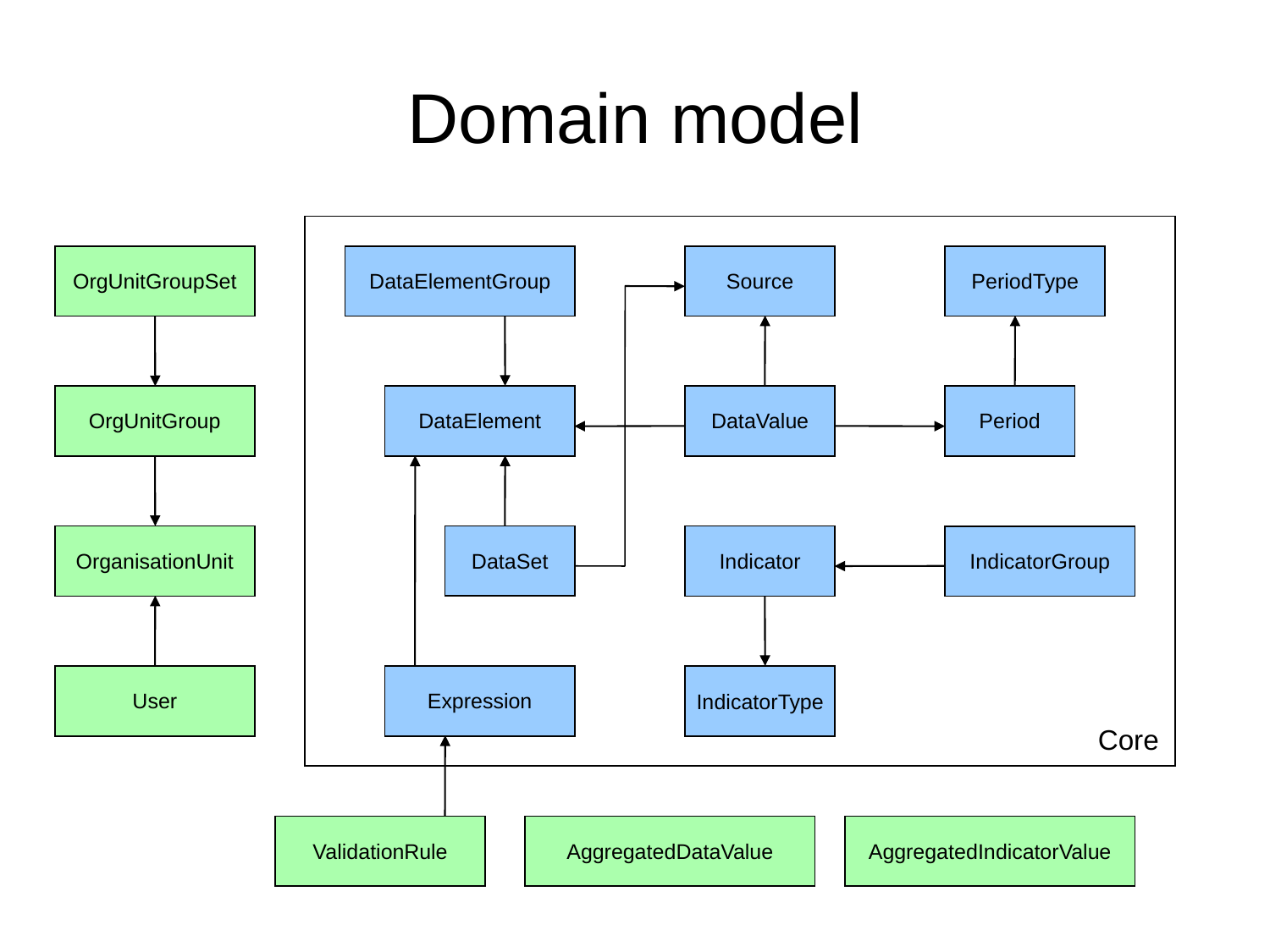# Project Structure Core

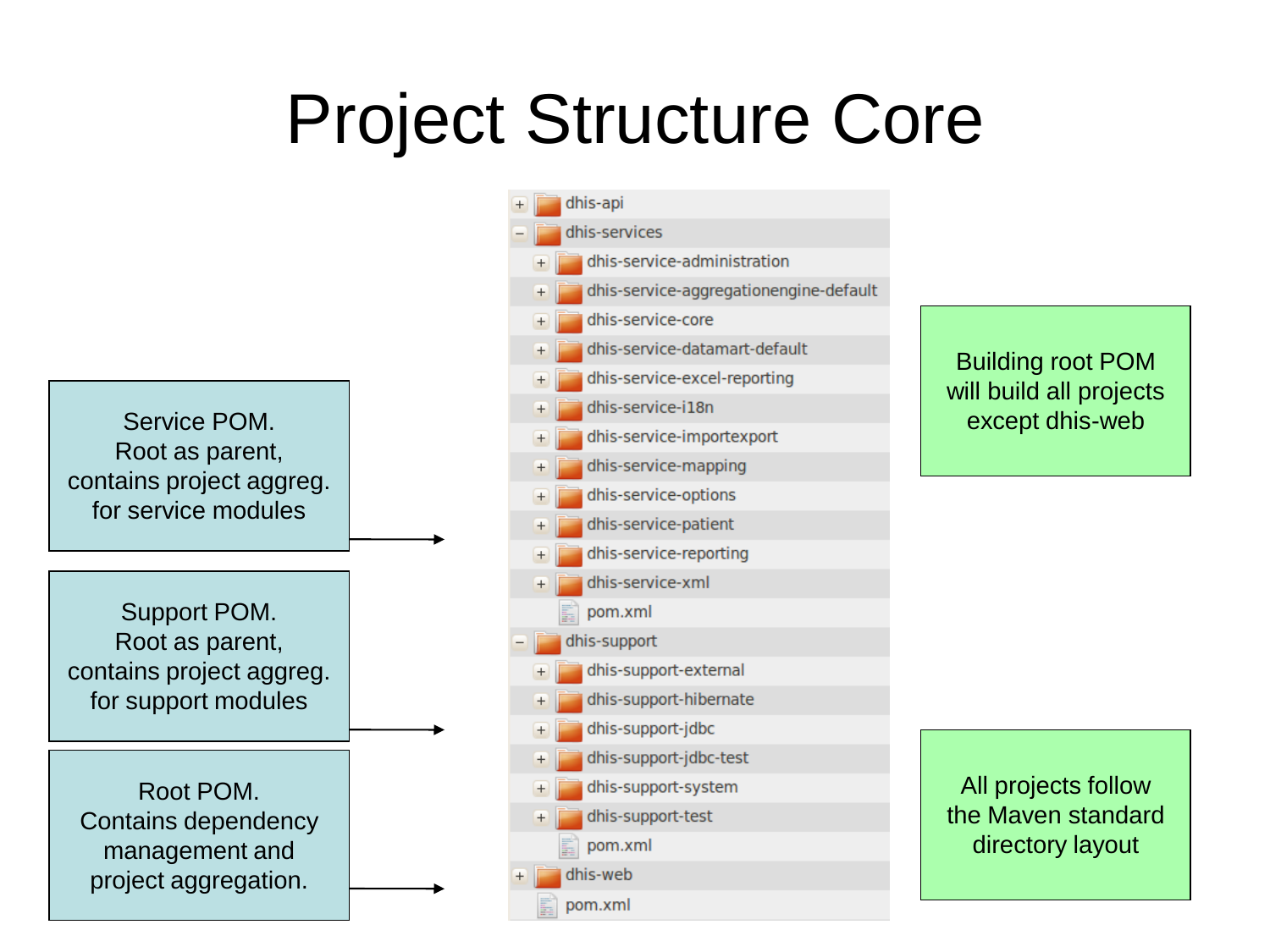#### Project Structure Web

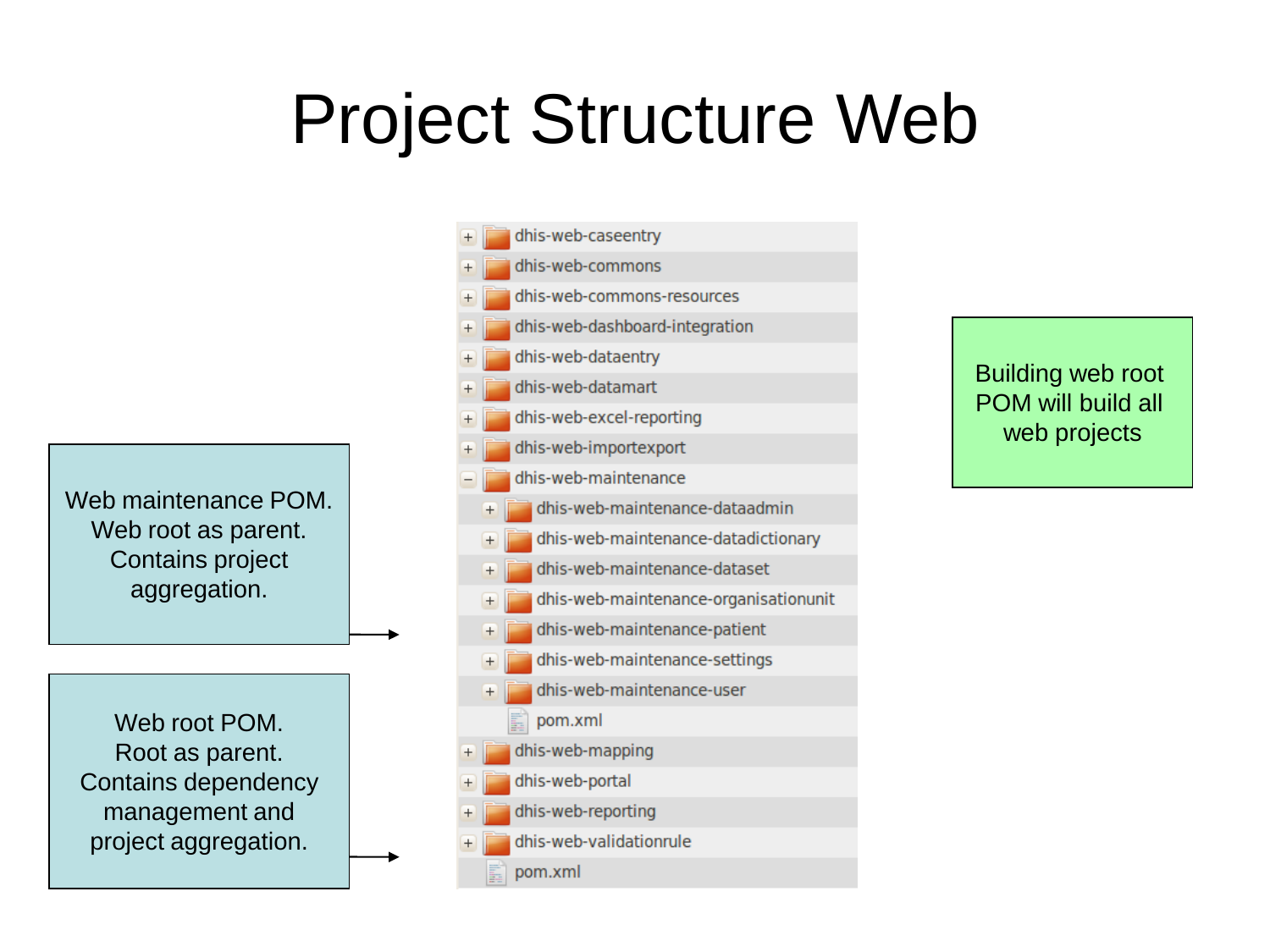# Application design

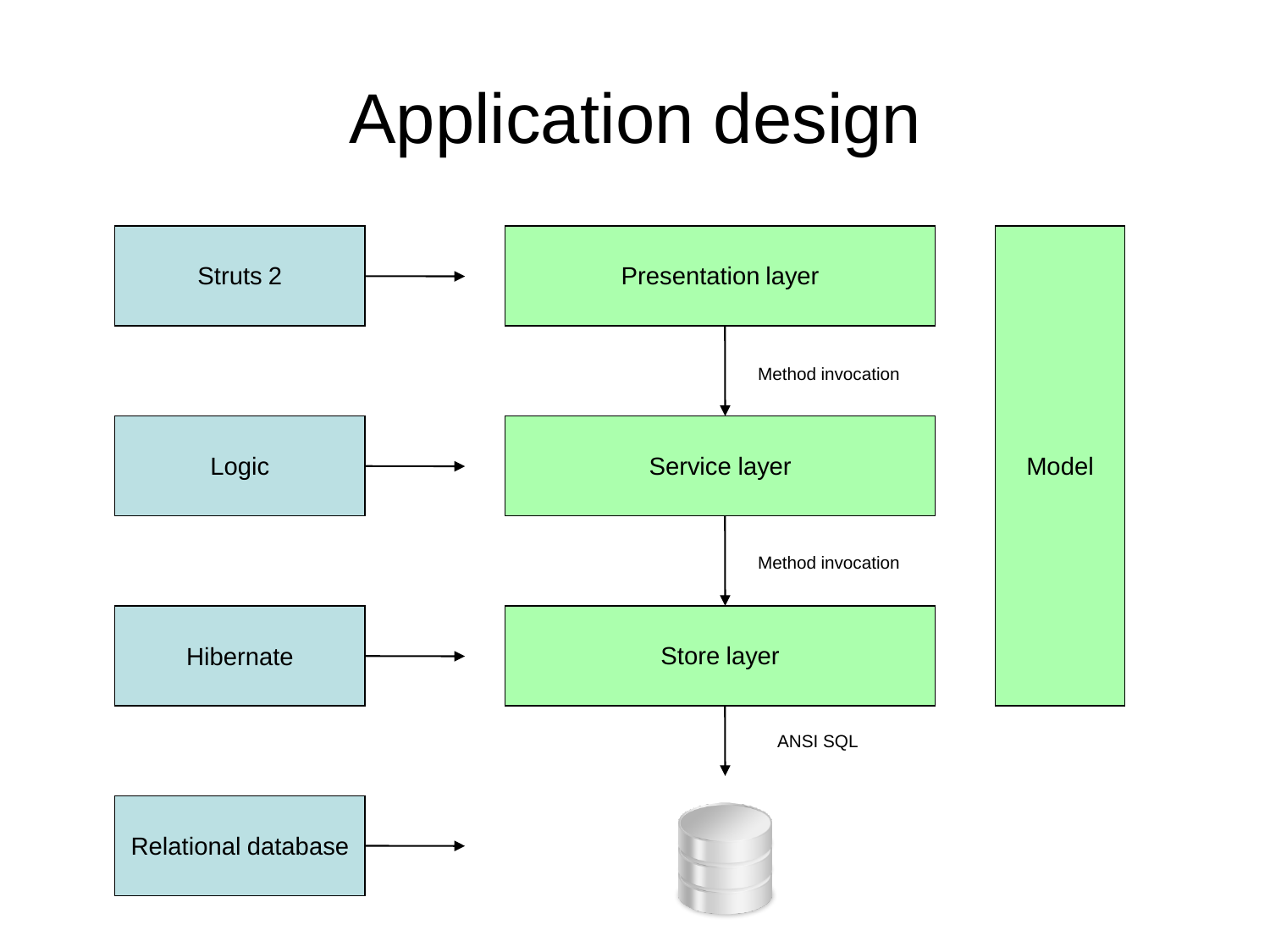# Store layer

- One *store* per domain object
- Performs CRUD operations
- Hibernate implementations of each store
- All stores have dependencies on the *LocalSessionFactoryBean (Spring)*

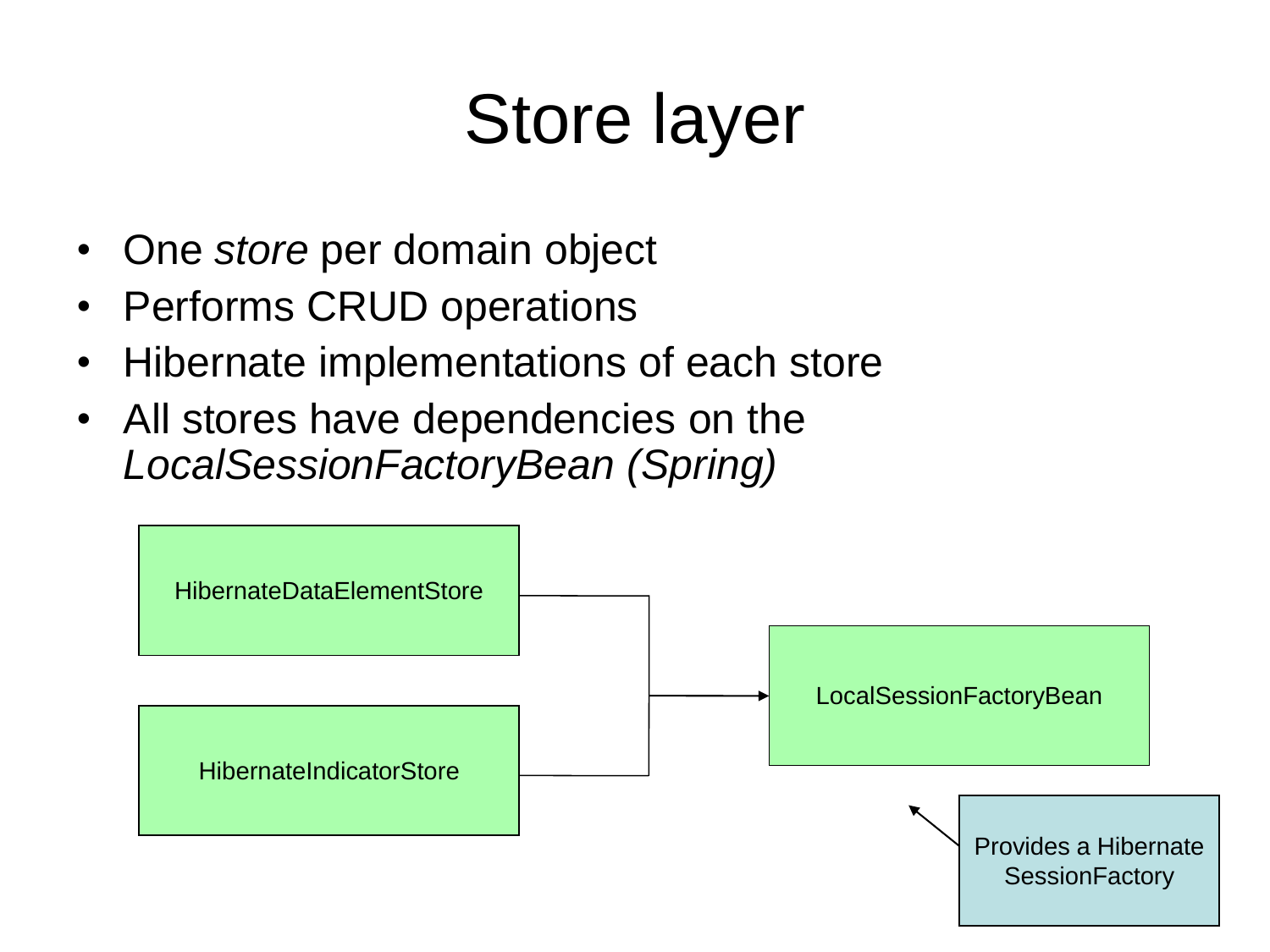#### Store layer overview

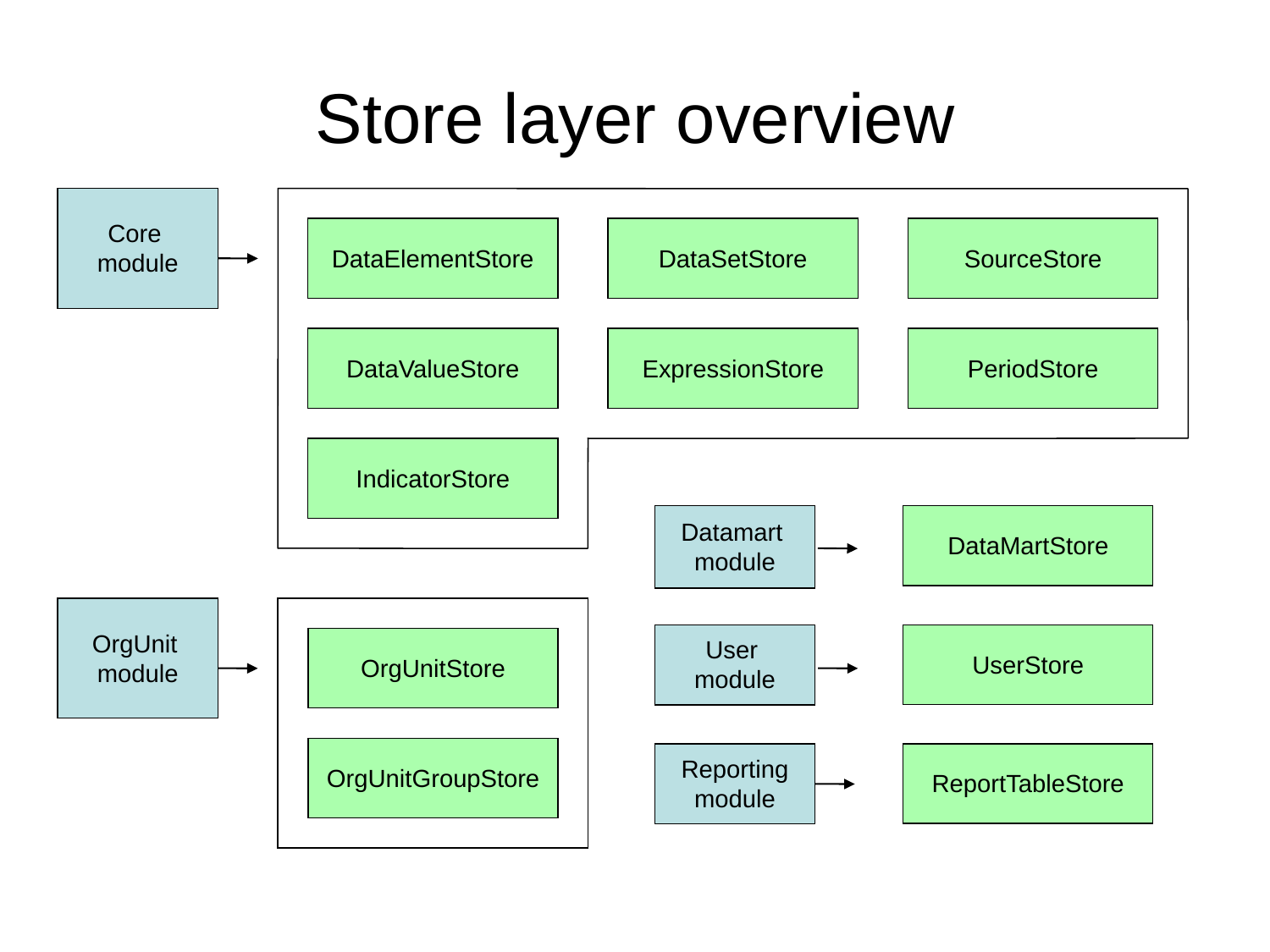# Hibernate configuration

- ConfigurationProvider looks for *hibernate.properties:*
	- Inside dhis-support-hibernate (hibernate-default.properties)
	- On the classpath (src/main/resources) in all projects
	- In DHIS2\_HOME directory (env variable)
- The last file gets precedence
- Separate properties file for testing
	- hibernate-test.properties
- PostgreSQL configuration:

hibernate.dialect = org.hibernate.dialect.PostgreSQLDialect hibernate.connection.driver\_class = org.postgresql.Driver hibernate.connection.url = jdbc:postgresql:dhis2 hibernate.connection.username = dhis hibernate.connection.password = dhis

Create file hibernate.properties and put in DHIS2\_HOME folder for configuration to take effect

> Database must be created manually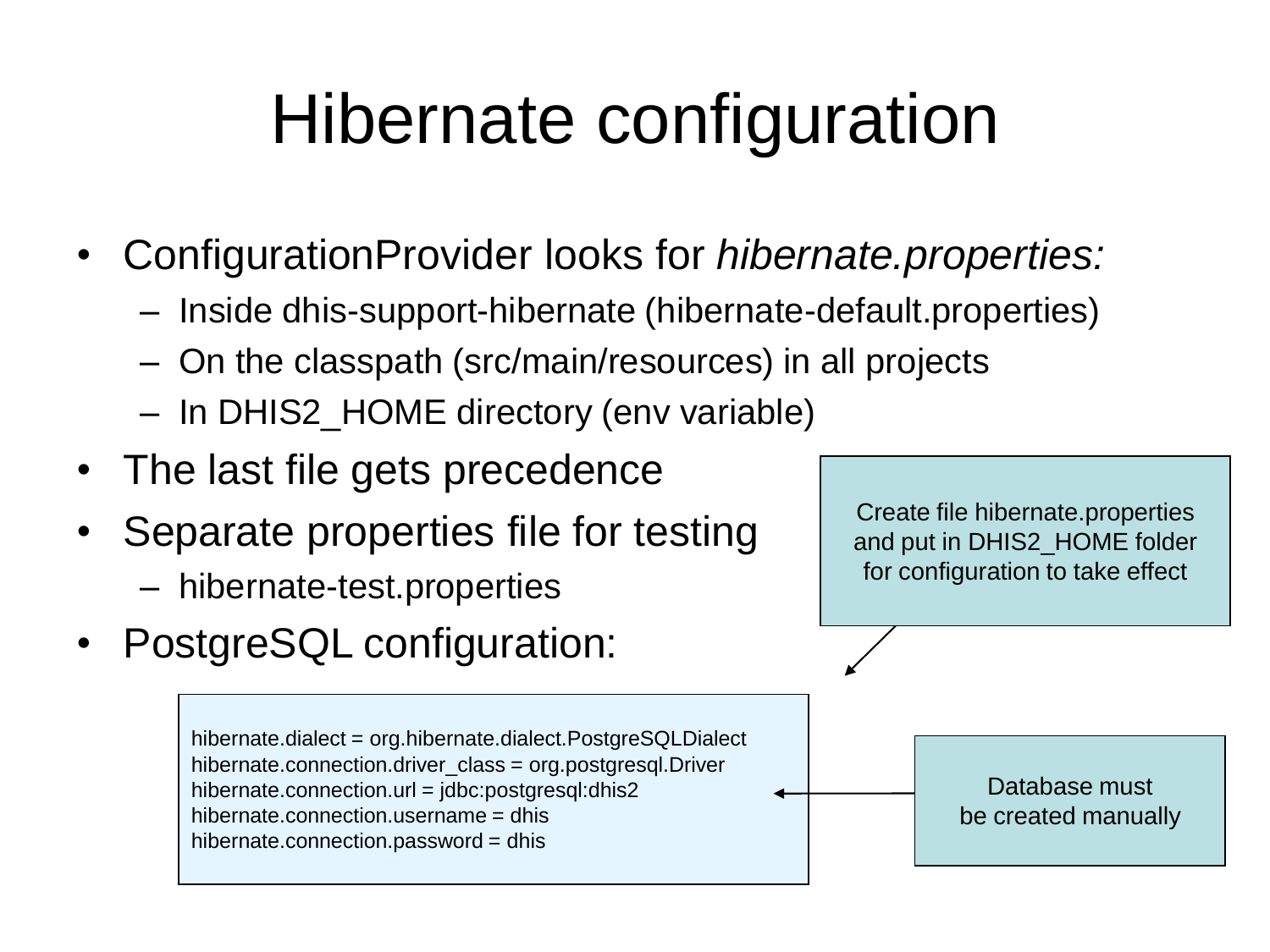# Service layer

- Service functionality:
	- Administration
	- Settings
	- Datamart
	- Import and export
	- GIS / mapping
	- Reporting
	- User management
	- Validation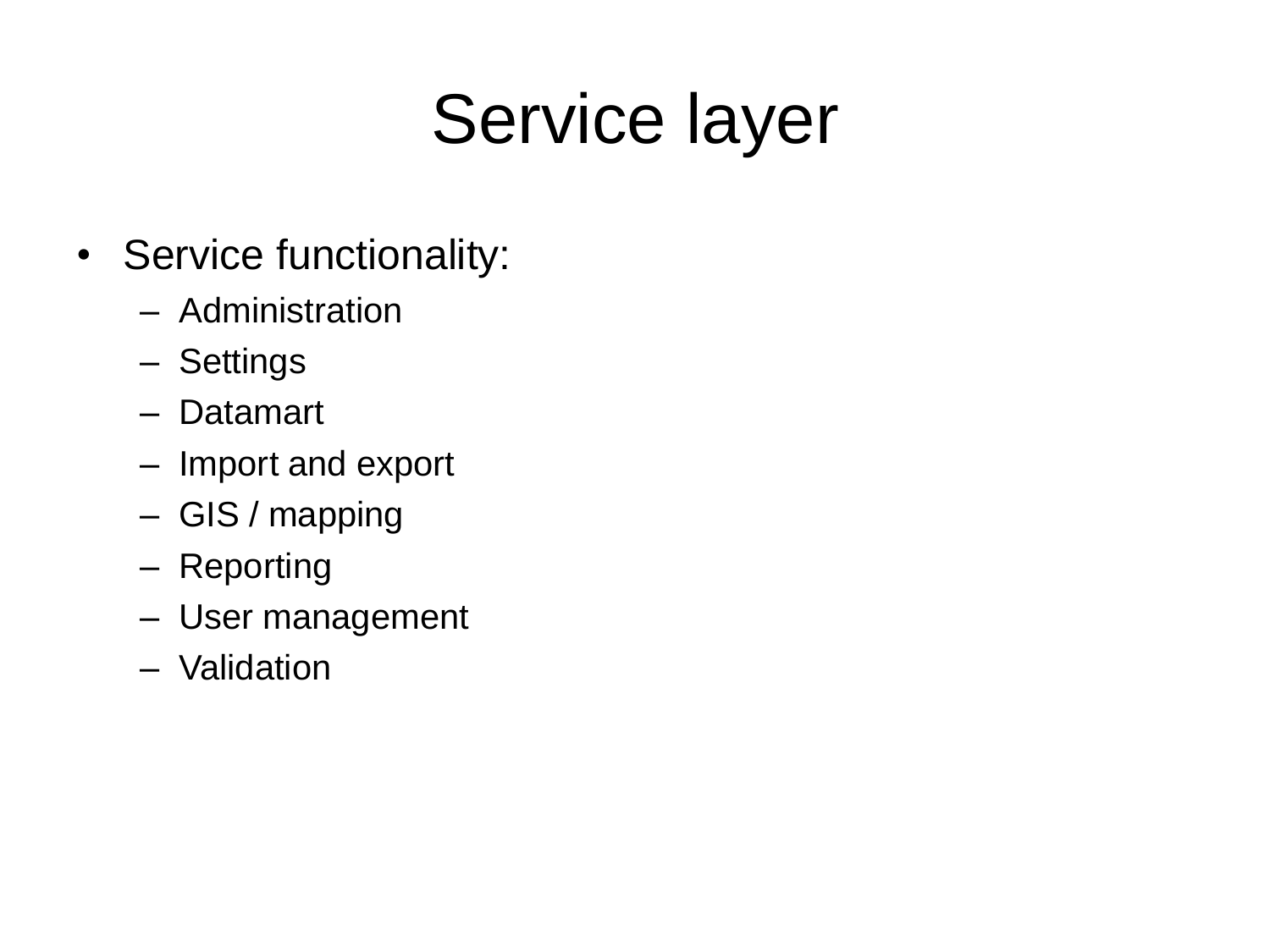#### Service layer overview

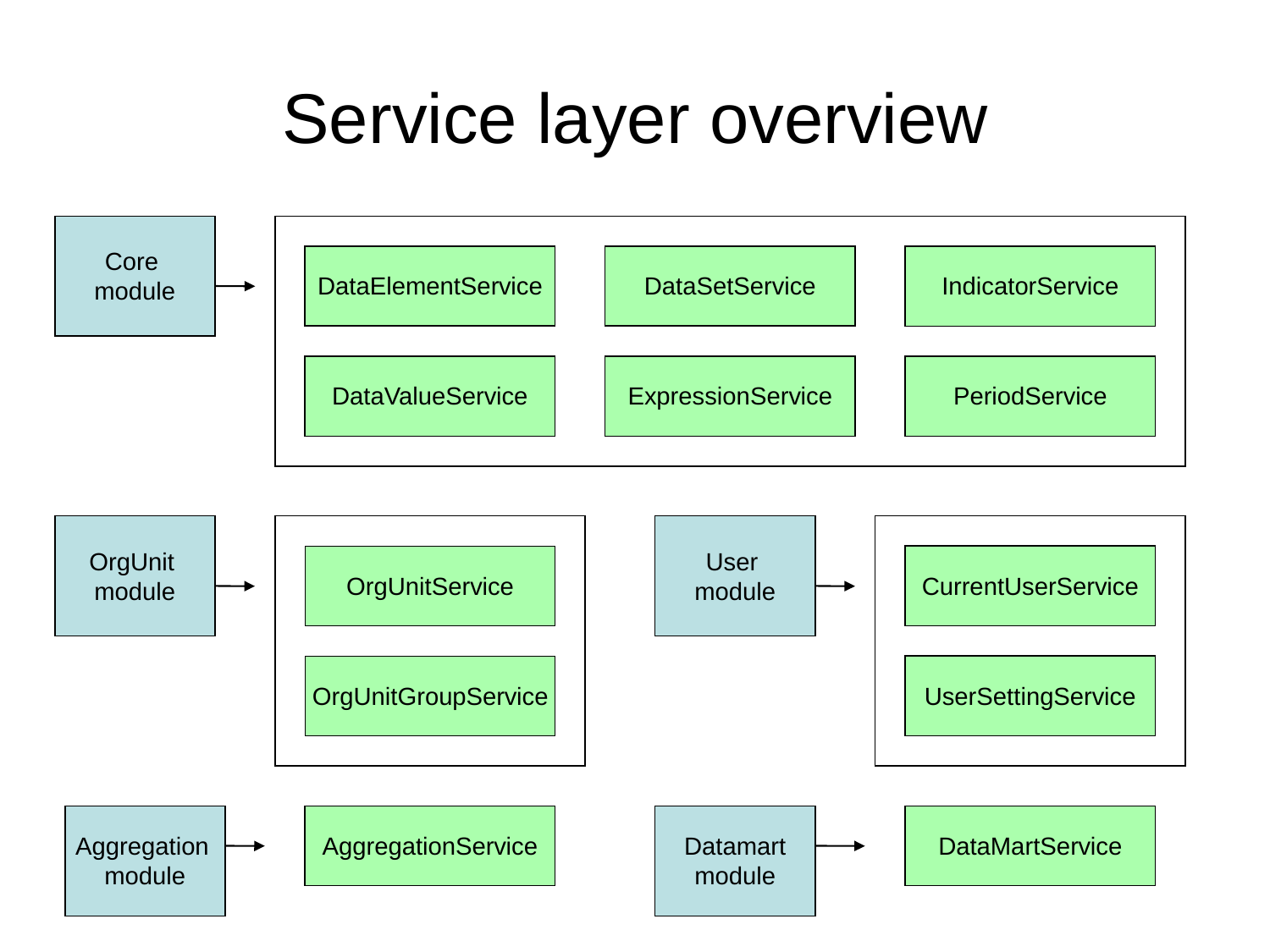#### Presentation layer

- *Struts 2* used as web framework
- Web modules can run independently or in the *web portal*
- The web portal assembles all web modules (WAR-files) into a complete application
- Common web functionality located in *dhis-web-commons*
- Common web resources located in *dhis-web-commonsresources* (css, javascript, templates)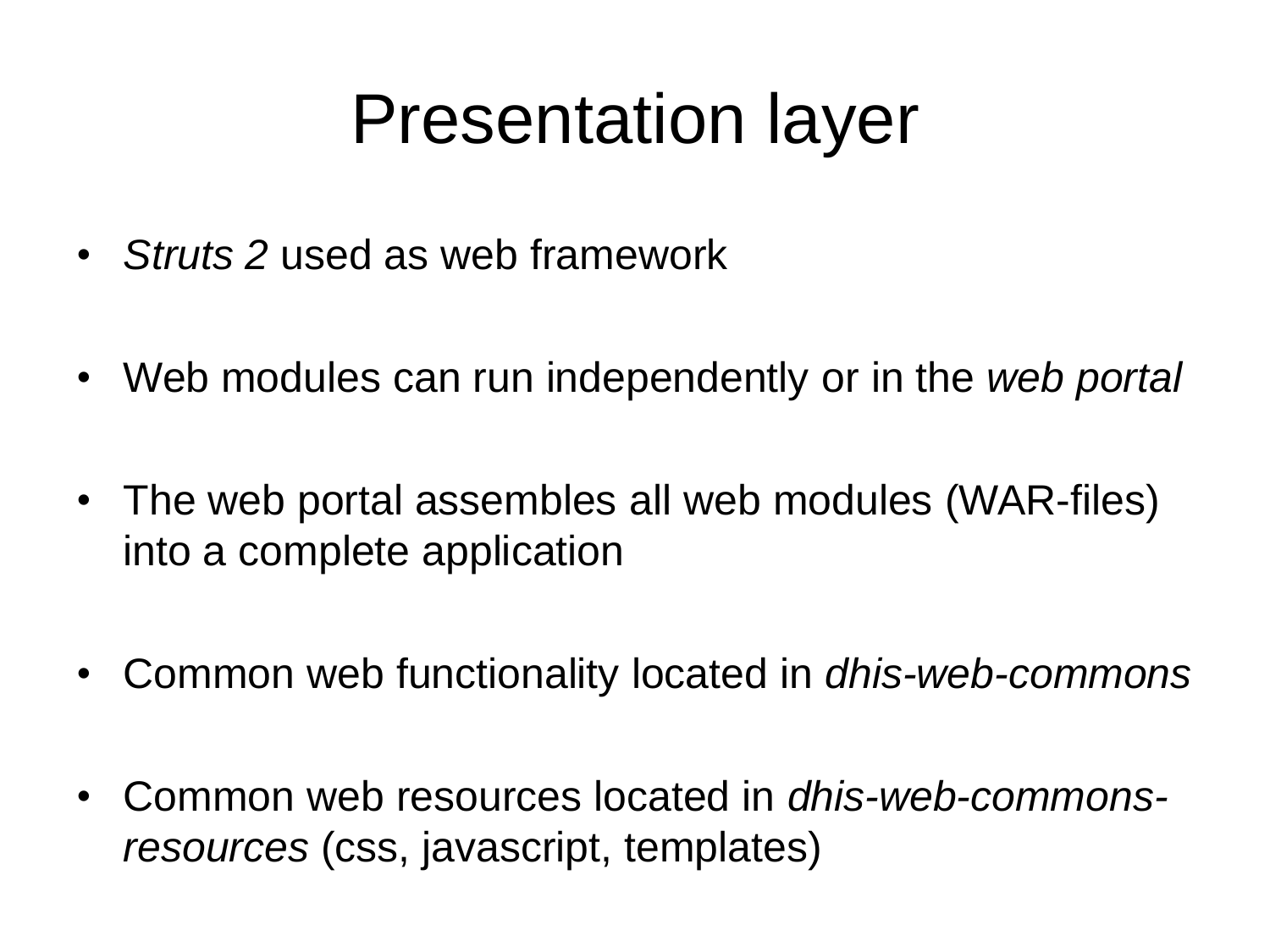# Support projects

- DHIS Support External
	- Configuration manager
		- Write and read configuration objects
	- Location manager
		- Get file or stream for reading
		- Get file or stream for writing
		- Relative to the DHIS2 HOME environment variable
- DHIS Support System
	- Support functionality for processes, object deletion, startup routines and more
	- Util classes for codecs, dates, math, PDF, text and more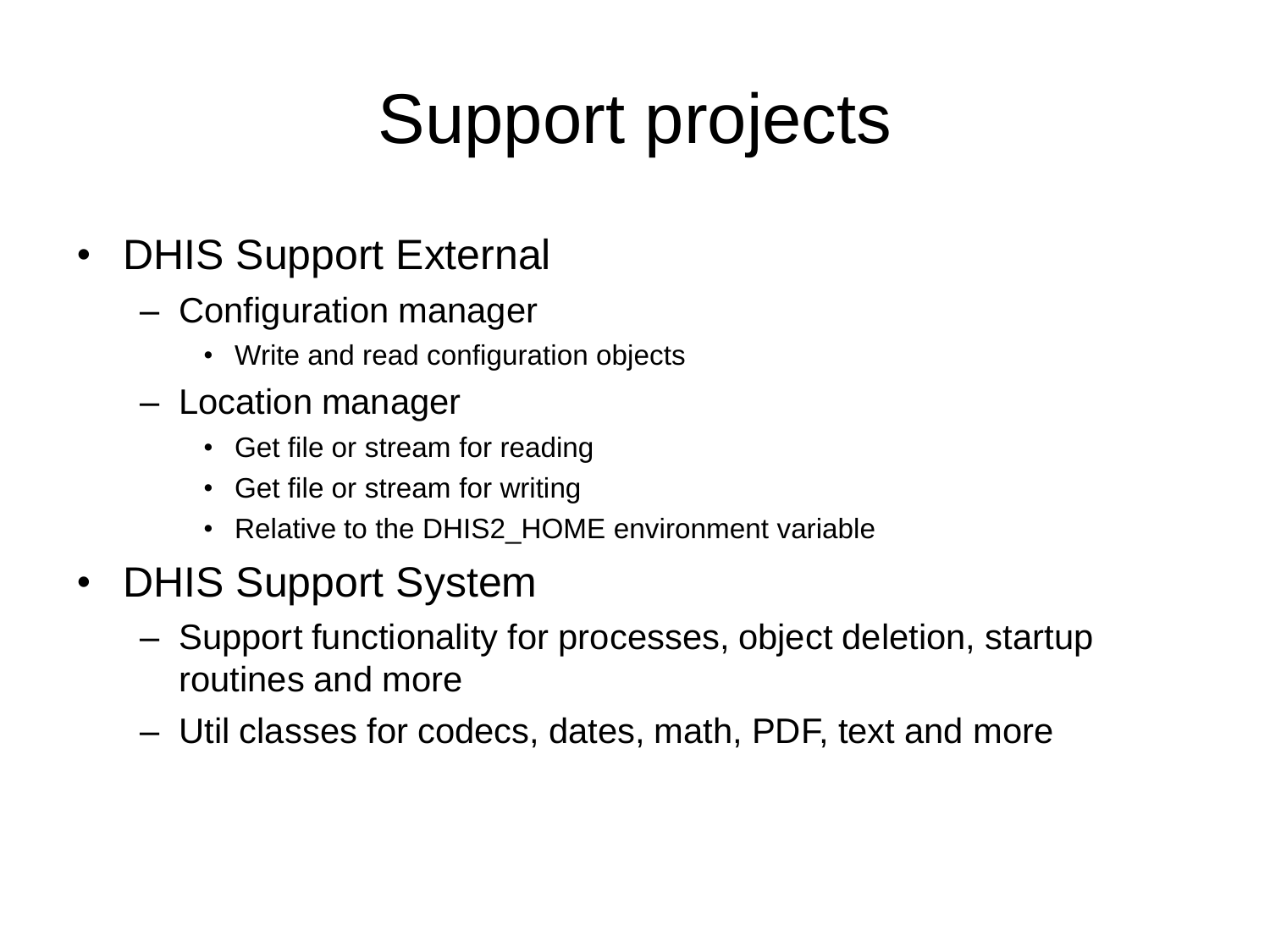# Installing DHIS 2

- Live package (all-in-one)
	- Embedded servlet container (Jetty)
	- Embedded database (H2)
	- Unzip and invoke exe file / sh script
- Manual installation
	- Install DBMS (PostgreSQL, MySQL)
	- Configuration setup
	- Install servlet container (Tomcat, Jetty)
	- Deploy DHIS 2 WAR file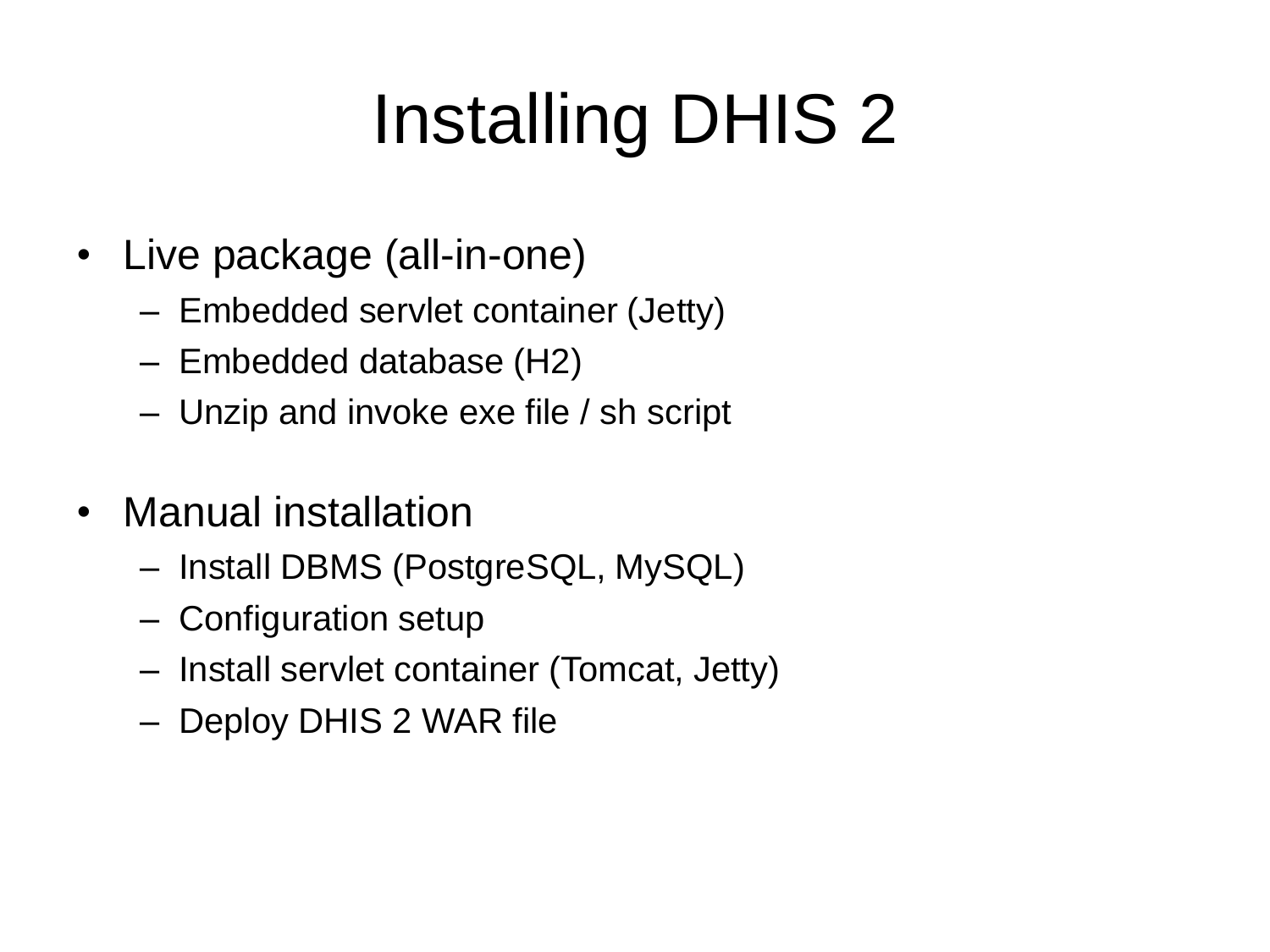# Collaboration tools

- DHIS 2 on Launchpad
	- launchpad.net/dhis2
	- Check out with Bazaar with lp:dhis2
- Developer mailing list
	- Subscribe: launchpad.net/~dhis2-devs
	- Post: [dhis2-devs@lists.launchpad.net](mailto:dhis2-devs@lists.launchpad.net)
- DHIS 2 site
	- dhis2.org
	- Documentation, development, downloads, features, demo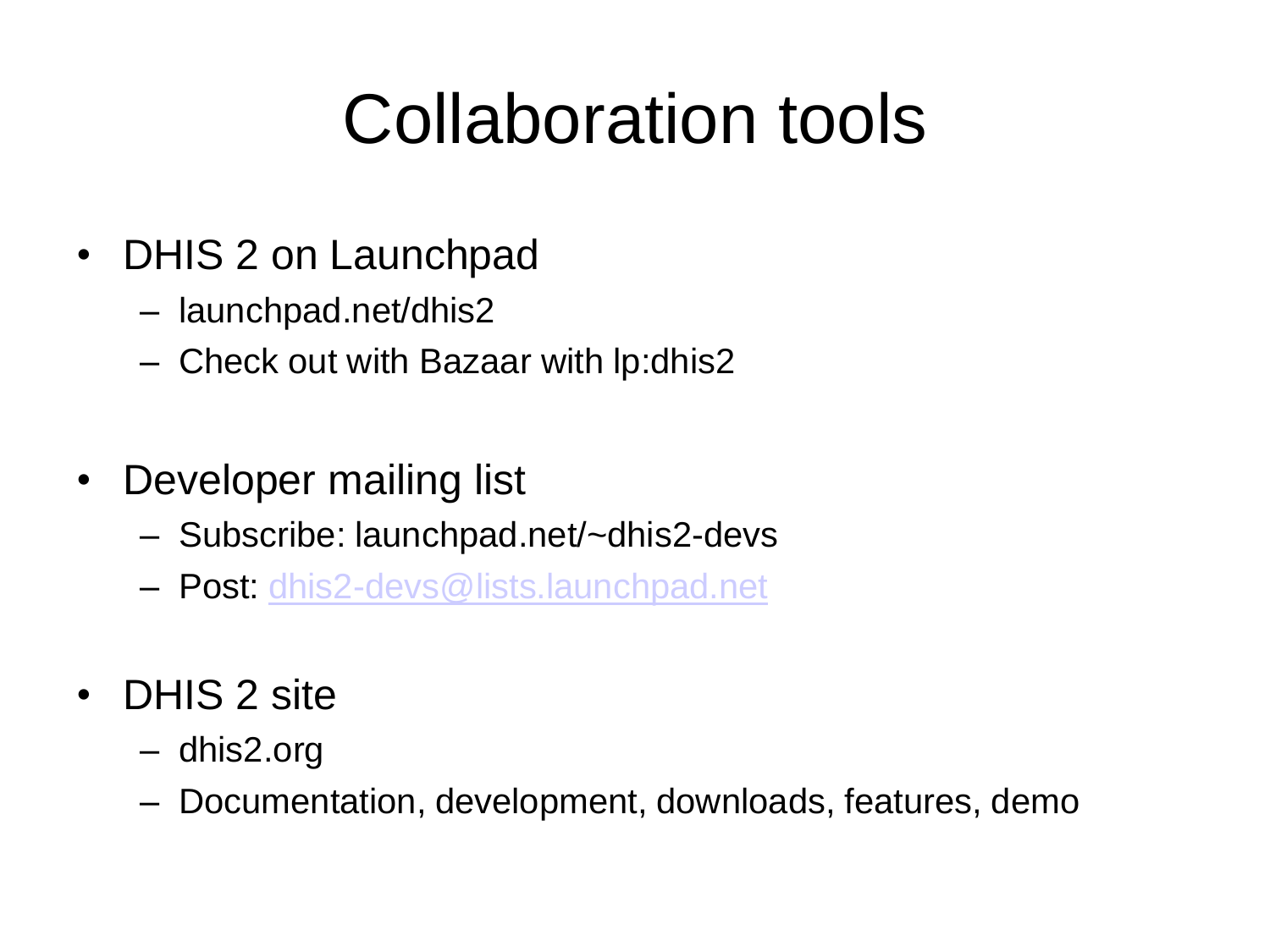#### Development conventions

- Follow the code style
	- Eclipse: http://dhis2.org/download/resources/dhis-code-style-eclipse.xml
	- Import in Eclipse: Properties Java Code style Formatter New
- Do not break the layered architecture
	- Stores for persistence
	- Services for business logic
	- Web modules for GUI
- Write informative commit messages